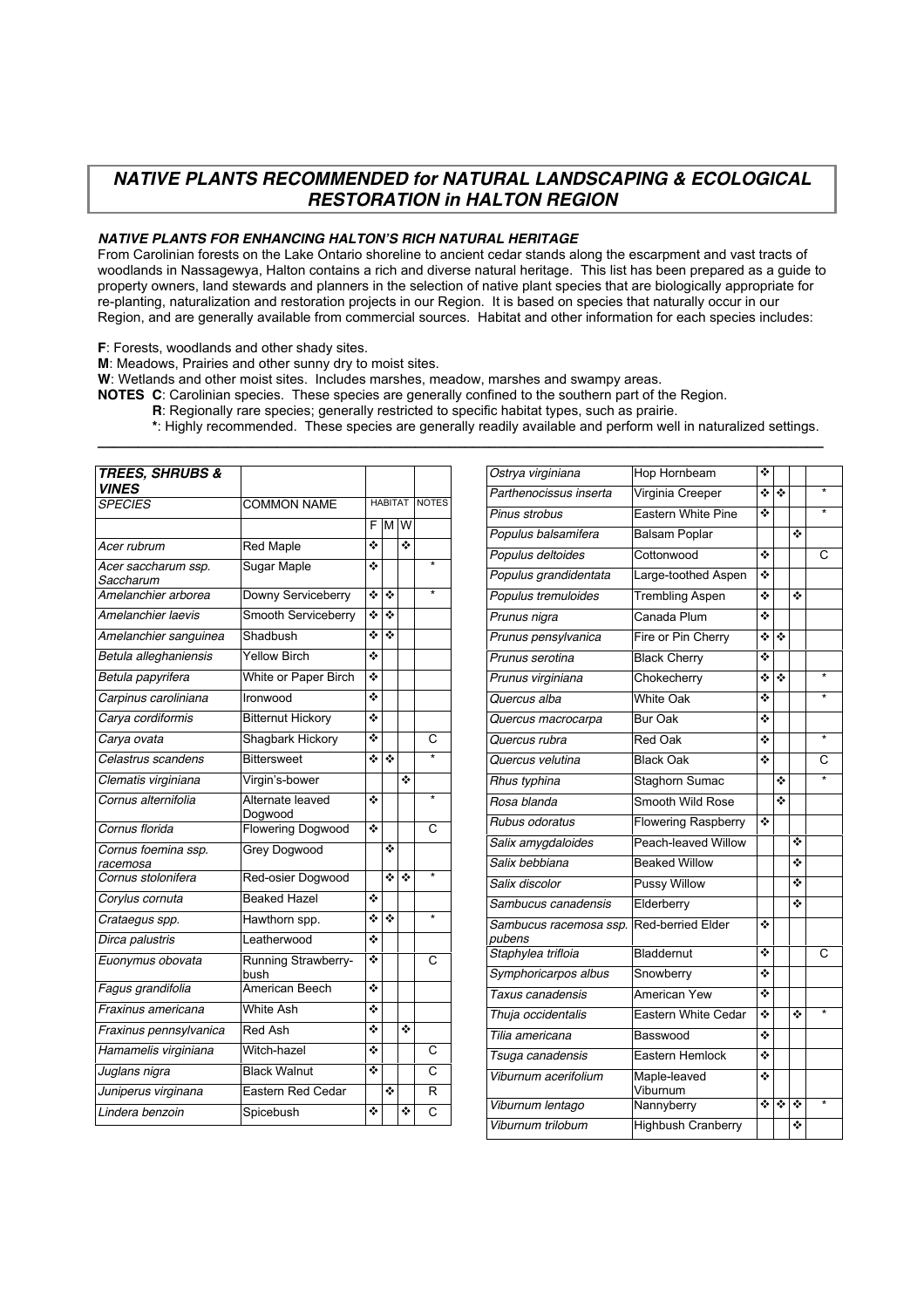| Vitis riparia                            | <b>Riverbank Grape</b>             | ❖ | ❖              | ٠   |                   |
|------------------------------------------|------------------------------------|---|----------------|-----|-------------------|
| Zanthoxylum americanum                   | <b>Prickly Ash</b>                 | ÷ | ٠              |     | C                 |
| <b>WILDFLOWERS</b>                       |                                    |   |                |     |                   |
| <b>SPECIES</b>                           | <b>COMMON NAME</b>                 |   | <b>HABITAT</b> |     | <b>NOTES</b>      |
|                                          |                                    | F |                | M W |                   |
| Actaea pachypoda                         | White Baneberry                    | ❖ |                |     |                   |
| Actaea rubra                             | Red Baneberry                      | ❖ |                |     |                   |
| Allium tricoccum                         | <b>Wild Leek</b>                   | ❖ |                |     |                   |
| Anemone canadensis                       | Canada Anemone                     | ❖ | ❖              | ٠   |                   |
| Anemone virginiana                       | Thimbleweed                        | ÷ | ÷              |     |                   |
| Antennaria neglecta                      | <b>Field Pussytoes</b>             |   | ❖              |     |                   |
| Apocynum                                 | <b>Spreading Dogbane</b>           |   | ÷              |     |                   |
| androsaemifolium<br>Aquilegia canadensis | <b>Wild Columbine</b>              | ❖ | ÷              |     | $\star$           |
| Asarum canadense                         | <b>Wild Ginger</b>                 | ❖ |                |     |                   |
|                                          | <b>Common Milkweed</b>             |   | ❖              |     |                   |
| Asclepias syriaca<br>Asclepias tuberosa  | Butterfly-weed                     |   | ❖              |     | R                 |
| Aster cordifolius                        | <b>Heart-leaved Aster</b>          | ❖ | ❖              |     |                   |
|                                          |                                    |   | ÷              |     |                   |
| Aster laevis                             | Smooth Aster                       |   |                |     |                   |
| Aster macrophyllus                       | Large-leaved Aster                 | ❖ |                |     | $\overline{\ast}$ |
| Aster novae-angliae                      | <b>New England Aster</b>           |   | ÷              |     |                   |
| Caltha palustris                         | Marsh Marigold                     |   |                | ❖   |                   |
| Circaea lutetiana ssp.<br>Canadensis     | Enchanter's<br>Nightshade          | ❖ |                |     |                   |
| Desmodium canadense                      | Showy Tick-trefoil                 | ❖ | ❖              |     | $\star$           |
| Desmodium glutinosum                     | Wood Tick-trefoil                  | ❖ |                |     |                   |
| Dicentra canadensis                      | Squirrel-corn                      | ÷ |                |     |                   |
| Epilobium angustifolium                  | Fireweed                           |   | ÷              |     | R                 |
| Eupatorium maculatum                     | Spotted Joe Pye<br>Weed            |   |                | ❖   |                   |
| Eupatorium perfoliatum                   | <b>Boneset</b>                     |   |                | ❖   |                   |
| Eupatorium rugosum                       | <b>White Snakeroot</b>             | ❖ |                |     | $\star$           |
| Euthamia graminifolia                    | Grass-leaved<br>Goldenrod          | ❖ | ❖              | ❖   |                   |
| Galium aparine                           | Cleavers                           | ❖ |                |     |                   |
| Geranium maculatum                       | <b>Wild Geranium</b>               | ❖ |                |     |                   |
| Helianthus divaricatus                   | Woodland Sunflower                 | ❖ | ❖              |     |                   |
| Hydrophyllum virginianum                 | Virginia Waterleaf                 | ❖ |                |     |                   |
| Lespedeza capitata                       | Round-headed Bush<br>Clover        |   | ❖              |     | R                 |
| Lilium michiganense                      | Canada Lily                        | ❖ |                | ❖   |                   |
| Lobelia cardinalis                       | <b>Cardinal Flower</b>             |   |                | ❖   |                   |
| Mitella diphylla                         | Bishop's Cap                       | ÷ |                |     |                   |
| Monarda fistulosa                        | <b>Wild Bergamot</b>               |   | ❖              |     |                   |
| Oenothera biennis                        | Common Evening-<br>primrose        |   | ❖              |     |                   |
| Oenothera parviflora                     | Small-flowered<br>Evening-primrose |   | ❖              |     |                   |
| Osmorhiza claytonii                      | <b>Hairy Sweet Cicely</b>          | ❖ |                |     |                   |
| Penstemon digitalis                      | White Beard-tongue                 |   | ❖              |     |                   |
| Penstemon hirsutus                       | Hairy Beard-tongue                 |   | ❖              |     |                   |

| Phlox divaricata       | <b>Blue Phlox</b>          | ❖ |   |   |         |
|------------------------|----------------------------|---|---|---|---------|
| Rudbeckia hirta        | <b>Black-eved Susan</b>    |   | ٠ |   | $\star$ |
| Rudbeckia laciniata    | Green-headed<br>Coneflower |   |   | ٠ |         |
| Sanguinaria canadensis | <b>Bloodroot</b>           | ٠ |   |   |         |
| Solidago caesia        | <b>Blue-stem Goldenrod</b> |   | ٠ |   |         |
| Solidago canadensis    | Canada Goldenrod           |   | ٠ |   |         |
| Solidago flexicaulis   | Zig-zag Goldenrod          | ٠ |   |   | $\star$ |
| Solidago nemoralis     | Gray Goldenrod             |   | ٠ |   |         |
| Thalictrum dioicum     | Early Meadow Rue           | ٠ |   |   |         |
| Verbena hastata        | <b>Blue Vervain</b>        |   |   | ٠ |         |
| Viola pubescens        | Downy Yellow Violet        | ❖ |   |   |         |
| Viola sororia          | Common Blue Violet         | ❖ |   |   |         |

| <b>COMMON NAME</b>              | <b>HABITAT</b> |   |   | <b>NOTES</b> |
|---------------------------------|----------------|---|---|--------------|
|                                 | F              | м | W |              |
| <b>Big Bluestem</b>             |                | ❖ |   | R            |
| Drooping Wood<br>Sedge          | ٠              |   |   |              |
| <b>Fiberous Rooted</b><br>Sedge | ٠              |   |   |              |
| <b>Spreading Sedge</b>          | ٠              |   |   |              |
| Long-stalked Sedge              | ٠              |   |   |              |
| Pennsylvania Sedge              | ٠              |   |   |              |
| Sedge spp.                      | ٠              | ٠ | ٠ |              |
| Poverty Oat Grass               |                | ٠ |   |              |
| Nodding Wild Rye                |                | ٠ |   |              |
| <b>Bottle-brush Grass</b>       | ٠              |   |   |              |
| Little Bluestem                 |                | ❖ |   | R            |
|                                 |                |   |   |              |

### **For more information:**

This list is only one of many sources available to help you design your naturalization or restoration project. The following organizations can provide additional guidance and detail in the selection and design of native plant communities.

#### **Conservation Halton**

- www.hrca.on.ca
- information on existing natural areas

## **Society for Ecological Restoration**

www.trentu.ca/ser

• publishes source list on native plant suppliers in Ontario and guidelines for project design

## **North American Native Plant Society**

www.acorn-online.com/hedge/cws.html

• information on local wildflower groups, native plant biology and propagation

### **Carolinian Canada**

www.carolinian.org